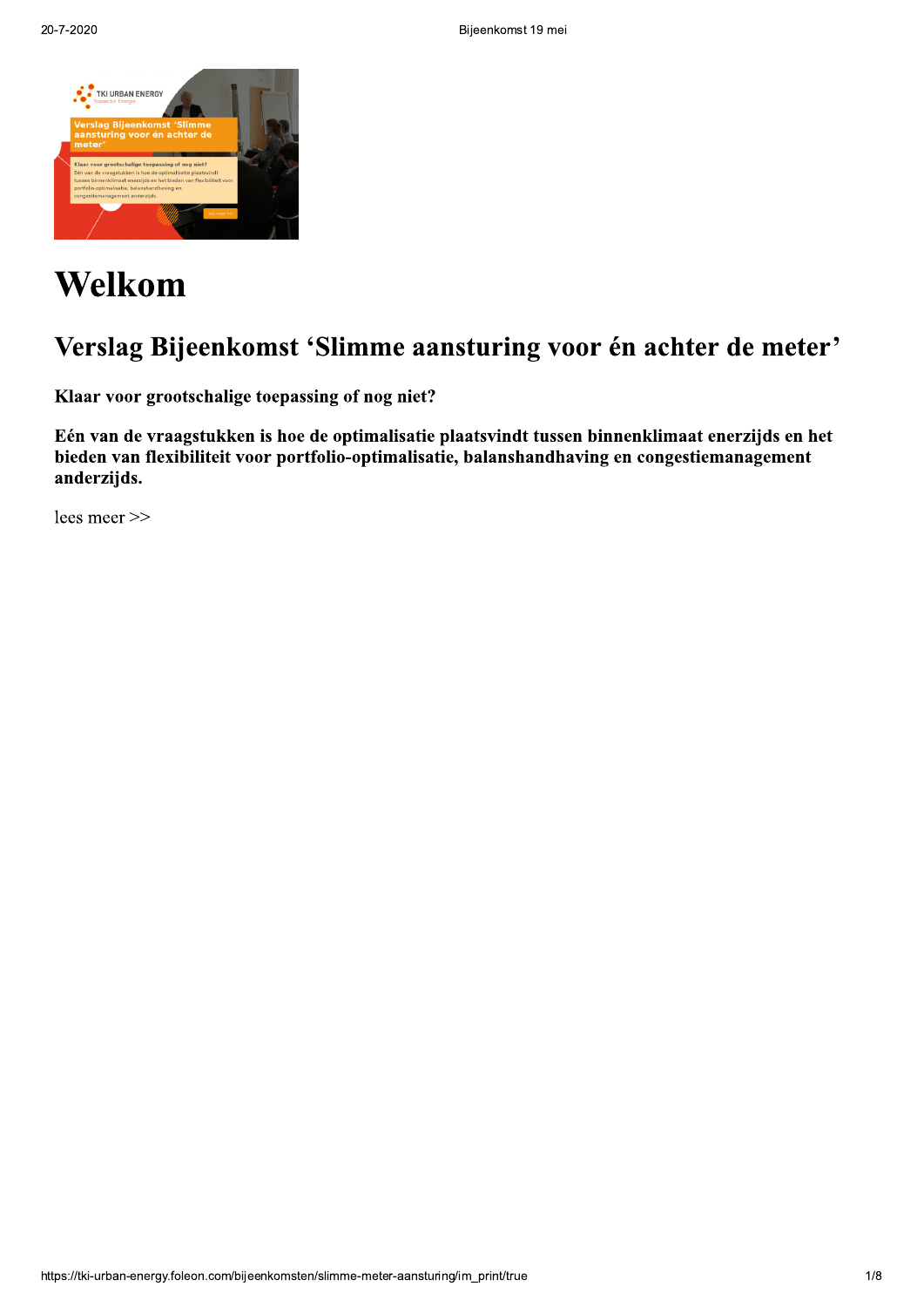

# **Intro**

**Example 18 Alternative Control Control Control Control Control Control Control Control Control Control Control Control Control Control Control Control Control Control Control Control Control Control Control Control Contro** Ons energiesysteem ondergaat een transitie. We willen meer duurzame energie. We zien verandering in het gebruik van energie door de opkomst van elektrische auto's en sterke groei van warmtepompen. En we willen dat ons energiesysteem betaalbaar en betrouwbaar blijft. Prima, maar kunnen we aan al deze wensen en eisen voldoen? De oplossing lijkt flexibiliteit, het nieuwe buzzword. Maar wat is flexibiliteit precies? Welke eisen worden aan het gebruik daarvan gesteld? En hoe bied je het aan in de markt? En aan wie? Welke standaarden zijn er? En welke moeten er nog worden ontwikkeld? Welke rol kunnen bijvoorbeeld gebouwbeheerssystemen spelen? En hebben gebouwbeheerders en eindgebruikers (energieconsumenten) wel interesse in flexibiliteit? Wie ziet er door de bomen het bos nog?

Kortom, veel vragen om beantwoord te worden. Gelukkig hebben we veel deelnemers met relevante kennis in ons netwerk, die actief zijn in innovatieprojecten die delen van deze vragen beantwoorden. Hoog tijd dus voor een themabijeenkomst 'Slimme aansturing voor én achter de meter'. Er is veel kennis gedeeld, gediscussieerd en genetwerkt. Wat ons betreft een geslaagde bijeenkomst waarvan we een aantal highlights met u willen delen in de vorm van dit digitale magazine.

Veel leesplezier,

Hartelijke groeten,

#### **Yvonne Boerakker**

Programmadirecteur Energiediensten- en regelsystemen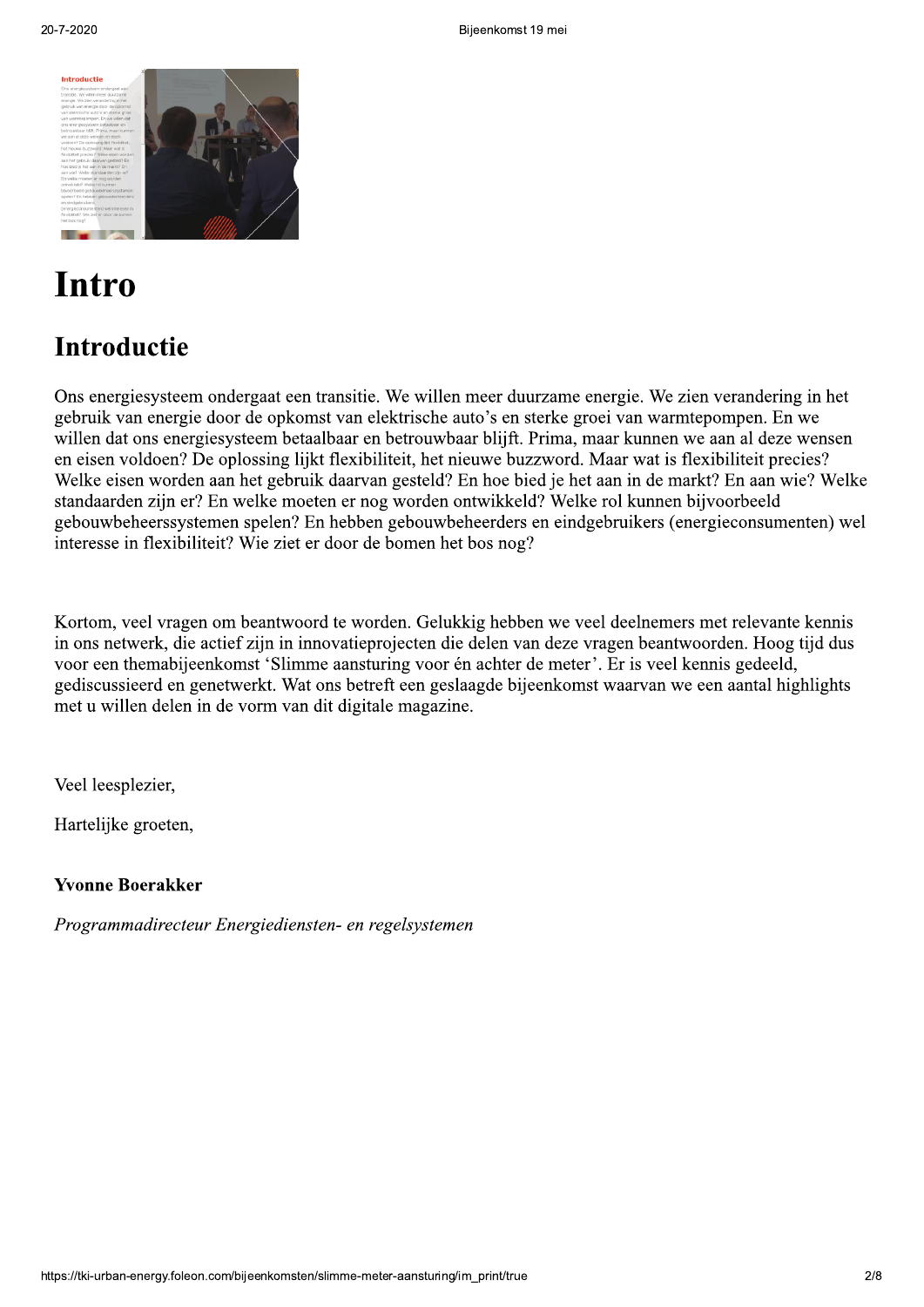

# **Interview**

## Slimme aansturing voor en achter de meter; klaar voor grootschalige toepassing of niet

Drie korte vragen aan René Kamphuis naar aanleiding van bijeenkomst (19-05-2017).

Voor een select gezelschap van innovators die op uitnodiging van de TKI Urban Energy bijeen waren, schetste René Kamphuis van TNO de ontwikkelingen op het gebied van gebouwbeheerssystemen en de mogelijkheden voor interactie met het energiesysteem door het aanbieden van flexibiliteit.

De behoefte aan flexibiliteit in het energiesysteem neemt toe, zowel door een hoger aandeel duurzaam opgewekte energie, als door het veranderen van vraagpatronen. Gebouwen kunnen flexibiliteit leveren zonder dat het ten koste gaat van het comfort of het binnenklimaat. Daarvoor moeten gebouwinstallaties of het gebouwbeheerssysteem communiceren met de systemen van een aggregator die de flexibiliteit in de markt aanbiedt. Maar hoe koppelen we slimme gebouwen aan slimme netten? En wat is de rol van standaarden daarin? Drie vragen aan René Kamphuis.

## Wat is de rol van standaarden bij het aanbieden van flexibiliteit?

Standaarden zullen een belangrijke rol spelen, omdat deze interoperabiliteit faciliteren tussen systemen waardoor grootschalige implementatie mogelijk wordt. Zonder standaarden zou er veel maatwerk nodig zijn om systemen aan elkaar te koppelen. Dit wordt geïllustreerd in onderstaande figuur.

Standaarden kun je op verschillende niveaus definiëren. In de elektriciteitswereld zijn standaarden gedefinieerd op component-niveau- dit levert een bepaalde starheid op. Zeker als je rekening houdt met de levensduur van deze componenten (30-40 jaar) en dus de duur waarmee deze standaarden minimaal impact hebben. In de telecom sector zie je veel snellere ontwikkelingen, waardoor de levensduur van een standaard veel korter is, bijvoorbeeld een aantal jaren. Als je wilt dat je flexibel blijft, is het handiger om op een hoger semantisch niveau (dus niet op component niveau) standaarden vast te leggen – waardoor het gemakkelijker wordt -on-the-fly- technische veranderingen door te voeren.

Normen voor het binnenklimaat in gebouwen zijn al in de jaren 60 opgesteld en sindsdien maar weinig veranderd. Er vindt wel veel onderzoek plaats, zoals aan de universiteit van Maastricht waar onderzocht wordt wat de invloed van comfort is op de fysiologie. Comfort, binnenklimaat, productiviteit en duurzaamheid krijgen steeds meer aandacht als onderdeel van het gebouwbeheer, dus daar zien we ontwikkelingen.

Wat betreft smart grids, vraagsturing en flexibiliteit zijn in Europa ontwikkelingen als USEF en EFI van belang. In Amerika speelt Open ADR een belangrijke rol. In Amerika werkt de GridWise Architecture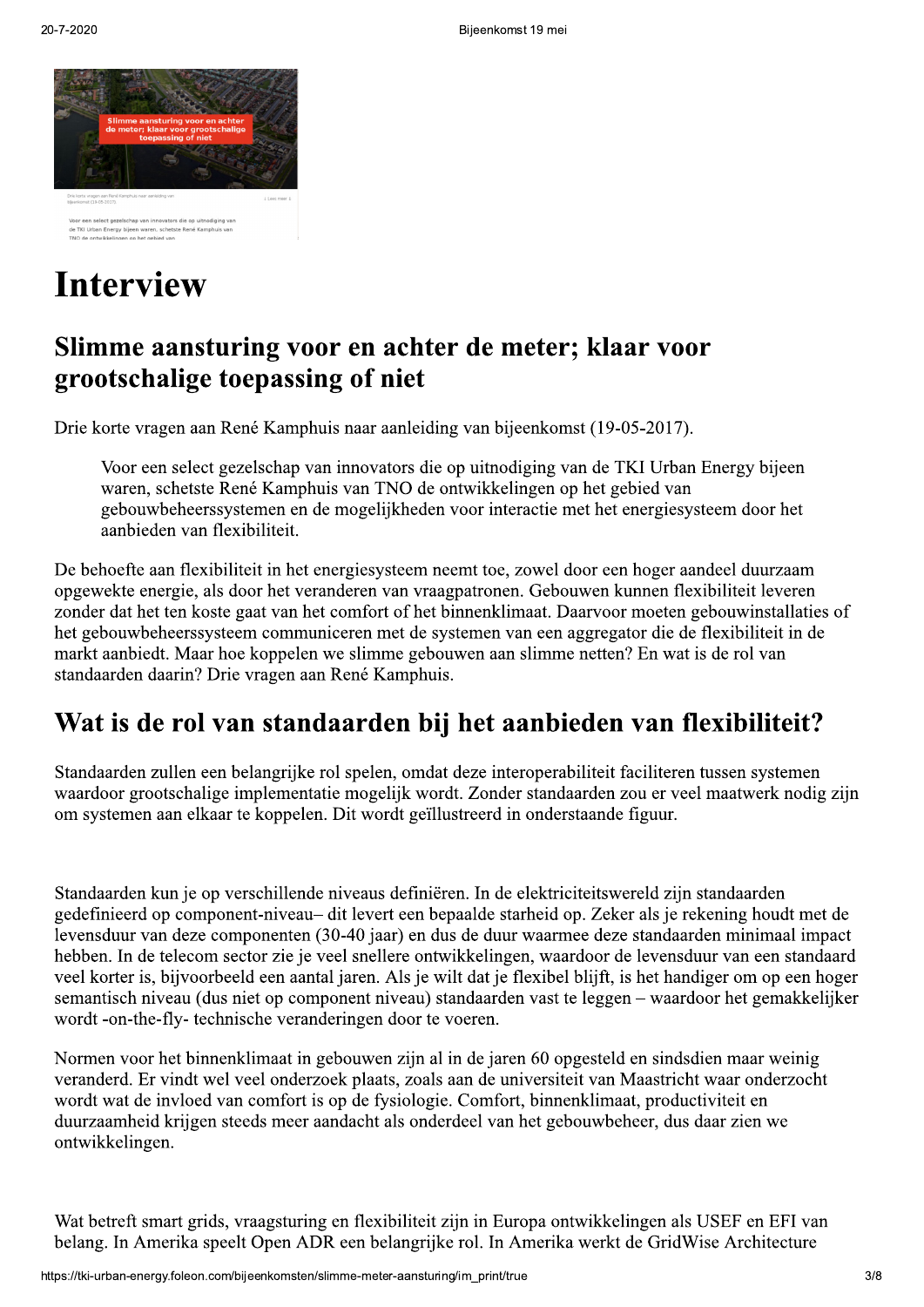Council (GWAC) aan de architectuur voor een interactief elektriciteitssysteem. De architectuur geeft zowel richtlijnen voor interactie tussen deelnemers, als voor de interoperabiliteit tussen technologieën en systemen. Kortom, er zijn zowel in Europa als Amerika veel ontwikkelingen.

### Op welke wijze kunnen gebouwen bijdragen aan het leveren van flexibiliteit?

Goed geïsoleerde gebouwen hebben een lagere warmte -en koude vraag, door de goede isolatie. Hiermee neemt de hoeveelheid te leveren flexibiliteit van het gebouw weliswaar af. Maar door de grotere massa, en de daarmee tragere afkoeling/opwerking, is het wel gemakkelijker het inschakelen van verwarming en/of ventilatie en airco in de tijd te verschuiven.

Naast verwarmings-, koelings- en ventilatievstemen kunnen ook elektrische boilers worden ingezet om flexibiliteit te leveren. Als je vervolgens nog warmte of koude in het gebouw kunt opslaan, neemt de flexibiliteit verder toe. In de (sub)tropen zie je bijvoorbeeld dat gebouwen ijsbuffers aanleggen. Op momenten dat de stroom goedkoop is en de netbelasting laag, wordt een ijsbuffer aangelegd. Bij hogere prijzen en hogere netbelastingen worden deze ijsbuffers ingezet om het gebouw te koelen.

## Is het aantrekkelijk om als gebouwbeheerder flexibiliteit te leveren?

Een gebouwbeheerder heeft niet persé de ambitie om een actieve rol te spelen in het energiesysteem. Voor hem zijn naast kosten, zaken als comfort, binnenklimaat en productiviteit van belang. De energiekosten zijn vaak relatief laag als onderdeel van de totale operationele kosten, en zullen alleen maar afnemen in goed ontworpen en geïsoleerde gebouwen. Het is dan ook de vraag of geld voldoende reden zal zijn voor gebouwbeheerders om flexibiliteit te leveren aan bijvoorbeeld een aggregator. Waarschijnlijk zullen andere factoren zoals duurzaamheidsdoelstellingen ook een belangrijke rol spelen in de keuze om flexibiliteit aan te bieden. Overigens zien we in Amerika, bijvoorbeeld in Florida en Californië, dat slimme aansturing van verwarming, koeling en ventilatie een standaard functionaliteit is van gebouwbeheerssystemen.

Link IEA task 17 demand response in gebouwen: http://www.ieadsm.org/task/task-17-integration-ofdemand-side-management/

Link GWAC: http://www.gridwiseac.org/

Link rapport standaarden: http://www.pnnl.gov/main/publications/external/technical\_reports/PNNL-24089.pdf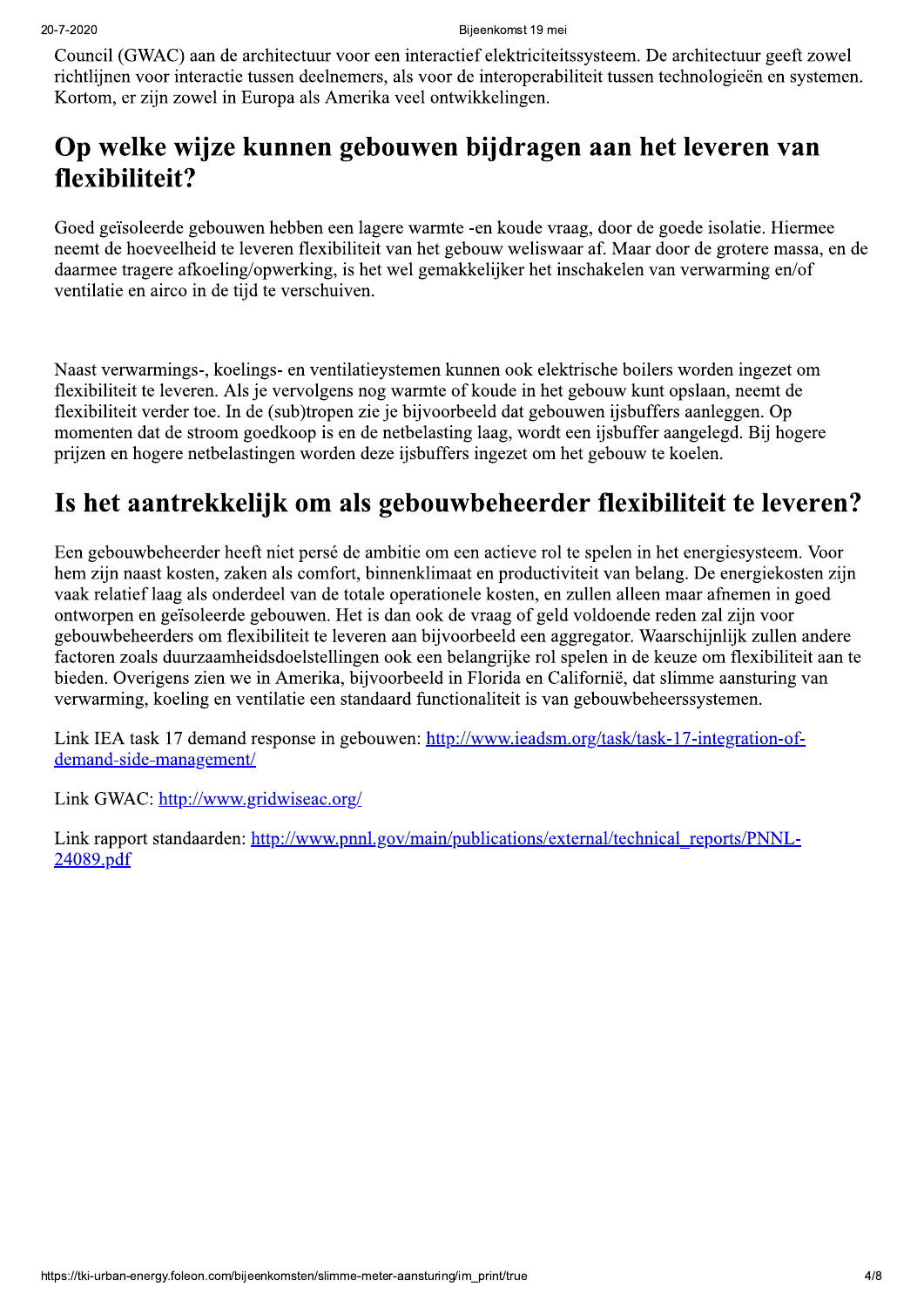

# **Video Impressie**

## **Video Impressie**

## bijeenkomst 19 mei

Video-impressie van hoe de optimalisatie plaats vindt tussen binnenklimaat enerzijds en het bieden van flexibiliteit voor portfolio-optimalisatie, balanshandhaving en congestiemanagement anderzijds.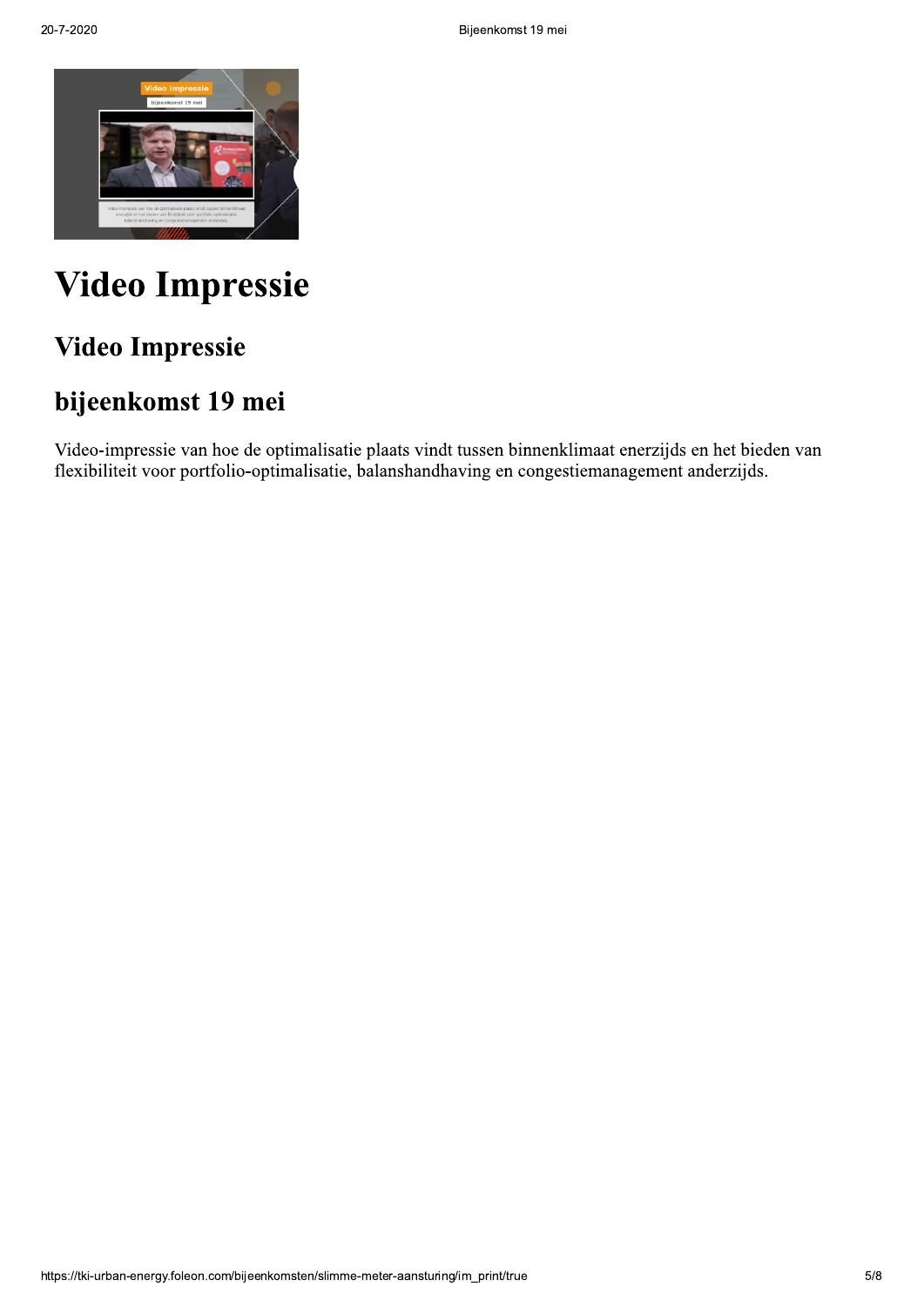

Bijvonkomst 19 moi<br> **Expression Contains and Contains and Contains and Contains and Contains and Contains and Contains and Contains and Contains and Contains and Contains and Contains and Contains and Contains and Contains** In de video-impressie op pagina 4 worden de Energy Flexibility Interface (EFI) en de Universal Smart Energy Framework (USEF) to egelicht. Hieronder zijn vier projecten omschreven uit het innovatieprogramma van de TKI Urban Energy die hieraan – of de toepassing ervan - hebben bijgedragen. Kijk voor meer informatie of inspiratie in het projectenoverzicht op de website of download de App en vindt die onder de naam TKI Urban Energy. **TKI Innovatie projecten**<br>
Meer projecten<br>
In de video-impressie op pagina 4 worden de Energy Flexibility Interface (EFI) en de Univ<br>
Energy Framework (USEF) toegelicht. Hieronder zijn vier projecten omschreven uit het in<br>

Het doel van dit project was om een slimme energie open raamwerk te ontwikkelen zodat na een grootschalige demonstratie van de ontwikkelde systemen en diensten, het totaal geschikt is voor verdere opschaling.

### lees meer

## Virtuele Infrastructuur Operating Systeem (VIOS)

Het VIOS project creëert interoperabiliteit van standaarden op het niveau van de virtuele infrastructuur laag uit het lagenmodel van de innovatietafel. Op dit niveau zal VIOS na onderzoek een aantal koppelpunten definiëren, waardoor aanbieders en afnemers van elektriciteit de mogelijkheden van hun apparatuur in de vorm van 'capabilities' aan dienst ontwikkelaars en leveranciers kunnen aanbieden. Deze koppelpunten worden zodanig gedefinieerd dat integratie van verschillende standaarden en (deel)benaderingen op het Smart Grids gebied relatief weinig tot geen tijd en energie vereist.

#### lees meer

## FAN en USEF Referentie Implementatie (FURI)

Om er voor te zorgen dat de referentie implementaties van EFI (EF-PI) en USEF naast elkaar kunnen bestaan, maar vooral ook met elkaar kunnen communiceren hebben Stichting FAN (Flexible power Alliance Network) en Stichting USEF gewerkt aan de integratie van de referentie implementaties. FAN en USEF Referentie Imple<br>
Om er voor te zorgen dat de referentie implementa<br>
bestaan, maar vooral ook met elkaar kunnen comm<br>
Network) en Stichting USEF gewerkt aan de integ<br>
<u>lees meer</u><br>
ProSecco<br>
https://tki-urban-en

lees meer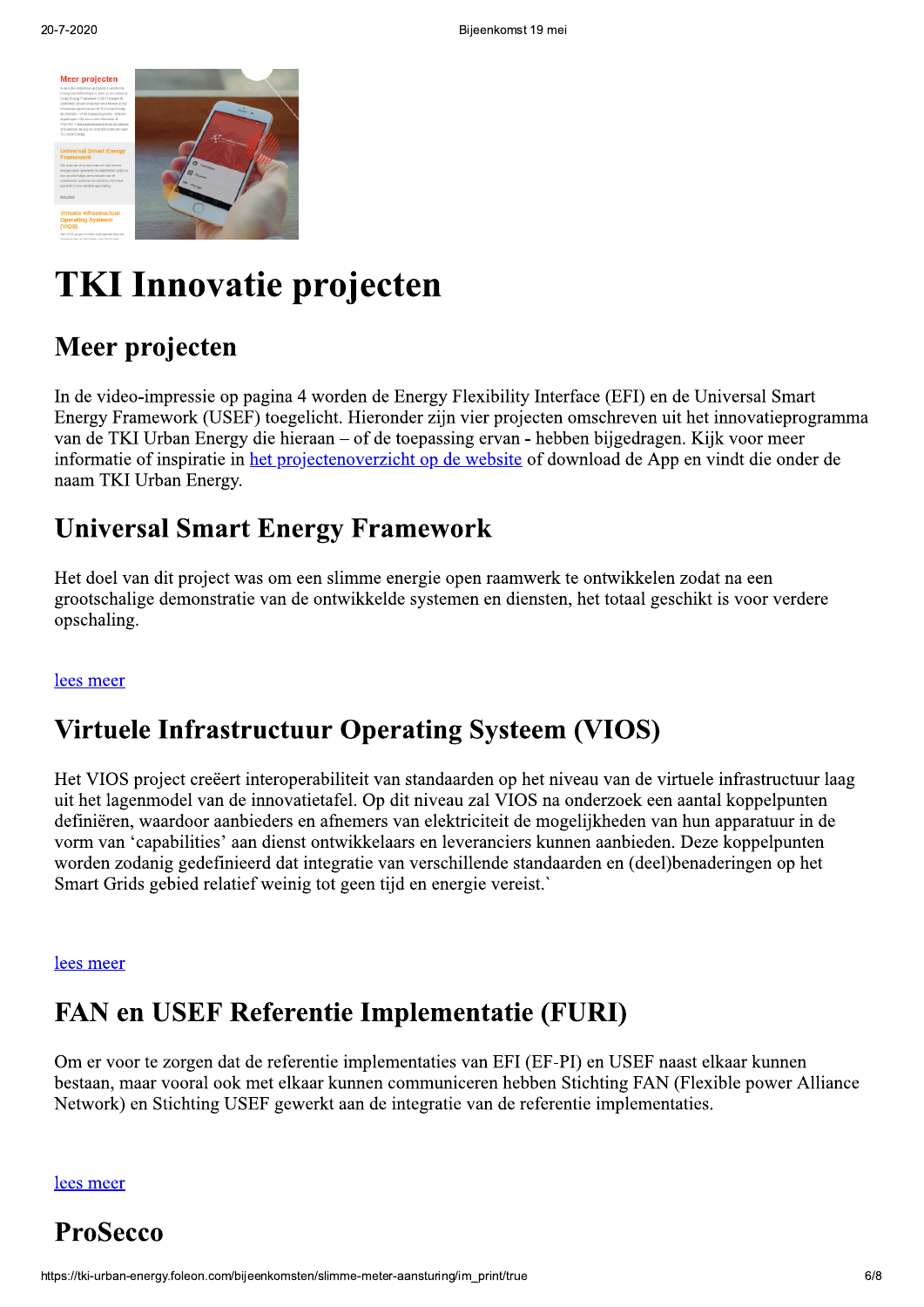Het doel van dit project is om in een grootschalige demonstratie de economische haalbaarheid en de maatschappelijke acceptatie van intelligente netten te bepalen in 5 van elkaar onderscheidende gebruikersomgevingen, met in totaal meer dan 1000 particuliere en zakelijke consumenten.

#### lees meer

### Nieuwe projectideeën toetsen en indienen

De subsidieregeling Urban Energy staat open tot 12 september voor nieuwe aanvragen. Ideeën voor nieuwe projecten, die passen binnen de programmalijnen van de TKI, kunt u doorlopend indienen via info@tkiurbanenergy, nl. Ook als er op dat moment geen uitvraag uit staat. De ervaring leert dat het vormgeven van projecten vaak langer duurt dan gedacht dus hoe eerder een idee feedback kan krijgen, hoe beter. We hebben in ons team vier inhoudelijke experts. Van wie u reactie krijgt hangt af van het onderwerp van het project. Bij het indienen van een projectidee is het handig om gebruik te maken van het formulier. Dit is zo opgezet dat het behulpzaam is bij het aanscherpen van het idee.